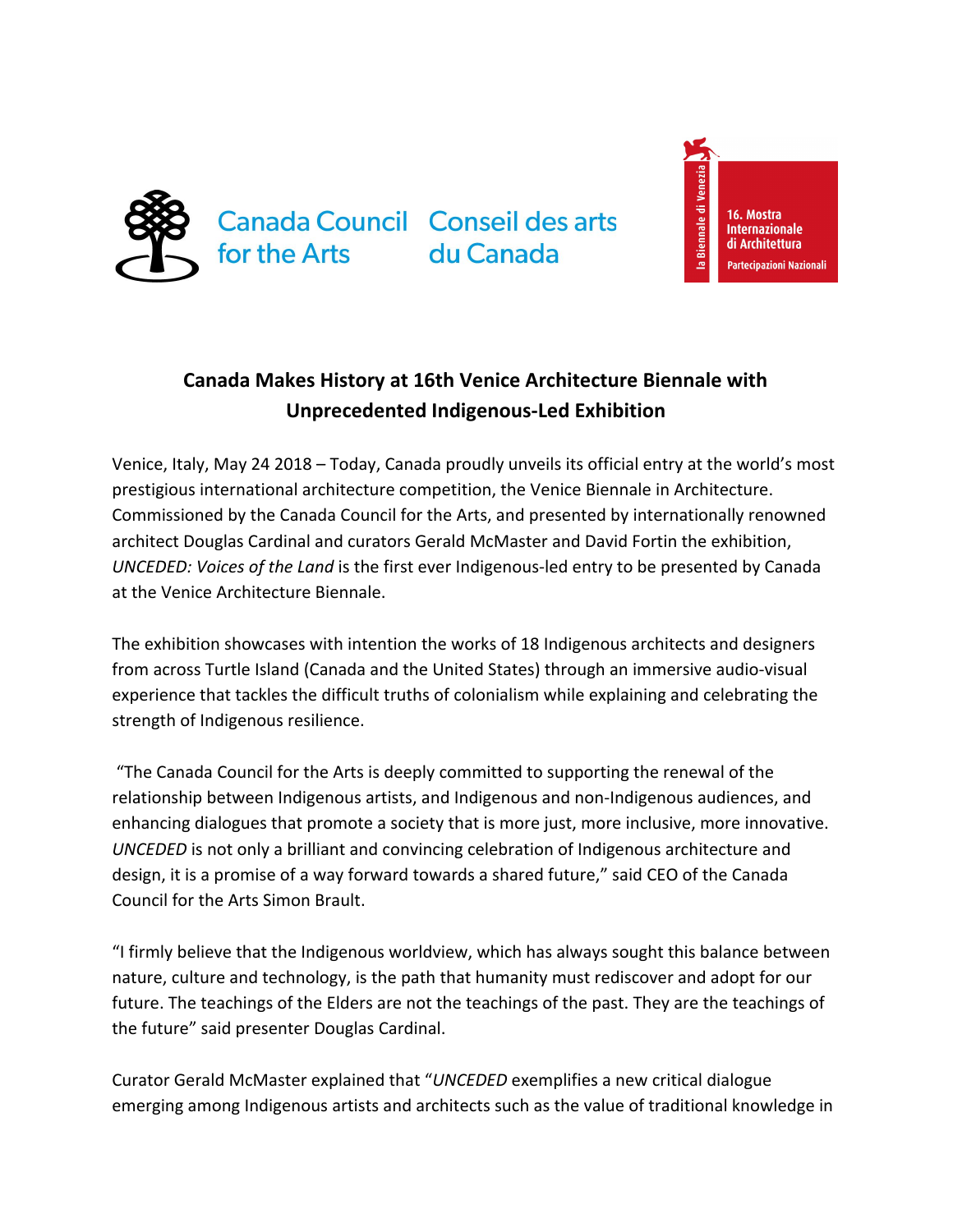the face of hyper-capitalism, solidarity between Indigenous peoples, and a search for strategies of decolonization."

"I believe that *UNCEDED* is an essential step forward for understanding how design integrates within a sociopolitical context with meaningful outcomes for our communities. It is my hope that this exhibition will encourage future generations of Indigenous architects to stay grounded in the land and teaching of their Elders, and inspire them to design a world that better reflects their values, their community's values, their grandparents' values, their grandchildren's valuesall at the same time," said curator David Fortin.

Key dates:

- Press Conference: May 24, 3h30 PM at the Arsenale, Isolotto
- VIP Inauguration: May 24, 5h00 PM at the Arsenale, Isolotto
- On view to the public starting May 26 and runs until November 26, 2018.

Download images of the exhibition, biographies of the 18 architects and designers and the exhibition publication at [www.unceded.ca/press](http://www.unceded.ca/press)

Owing to the unavailability of the Canada Pavilion during its restoration, *UNCEDED: Voices of the Land* will be presented in the Venice Arsenale, while in the Canada Pavilion, the National Gallery presents: *Canada Builds/Rebuilds a Pavilion in Venice* from May 26-November 25, 2018.

## **About UNCEDED: Voices of the Land**

UNCEDED: Voices of the Land was selected through a national juried competition convened by the Canada Council for the Arts. It is presented by Douglas Cardinal and curated by David Fortin and Gerald McMaster. The project is made possible by the generous support of the Canada Council for the Arts and the Government of Canada, as well as its institutional partners: [The](https://www.historymuseum.ca/) [Canadian Museum of History,](https://www.historymuseum.ca/) [Laurentian University](https://laurentian.ca/), [OCAD University](https://www.ocadu.ca/) and [The Royal](https://www.raic.org/) [Architectural Institute of Canada.](https://www.raic.org/)

For more information: [unceded.ca](https://www.unceded.ca/)

## **About the Commissioner: The Canada Council for the Arts**

[The Canada Council for the Arts](http://canadacouncil.ca/) is Canada's national public arts funder. We champion and invest in artistic excellence so that Canadians may enjoy and participate in a rich cultural life. In 2015-16 we allocated \$157.4 million dollars towards artistic creation and innovation through our grants, prizes and payments. We also conduct research, convene activities and work with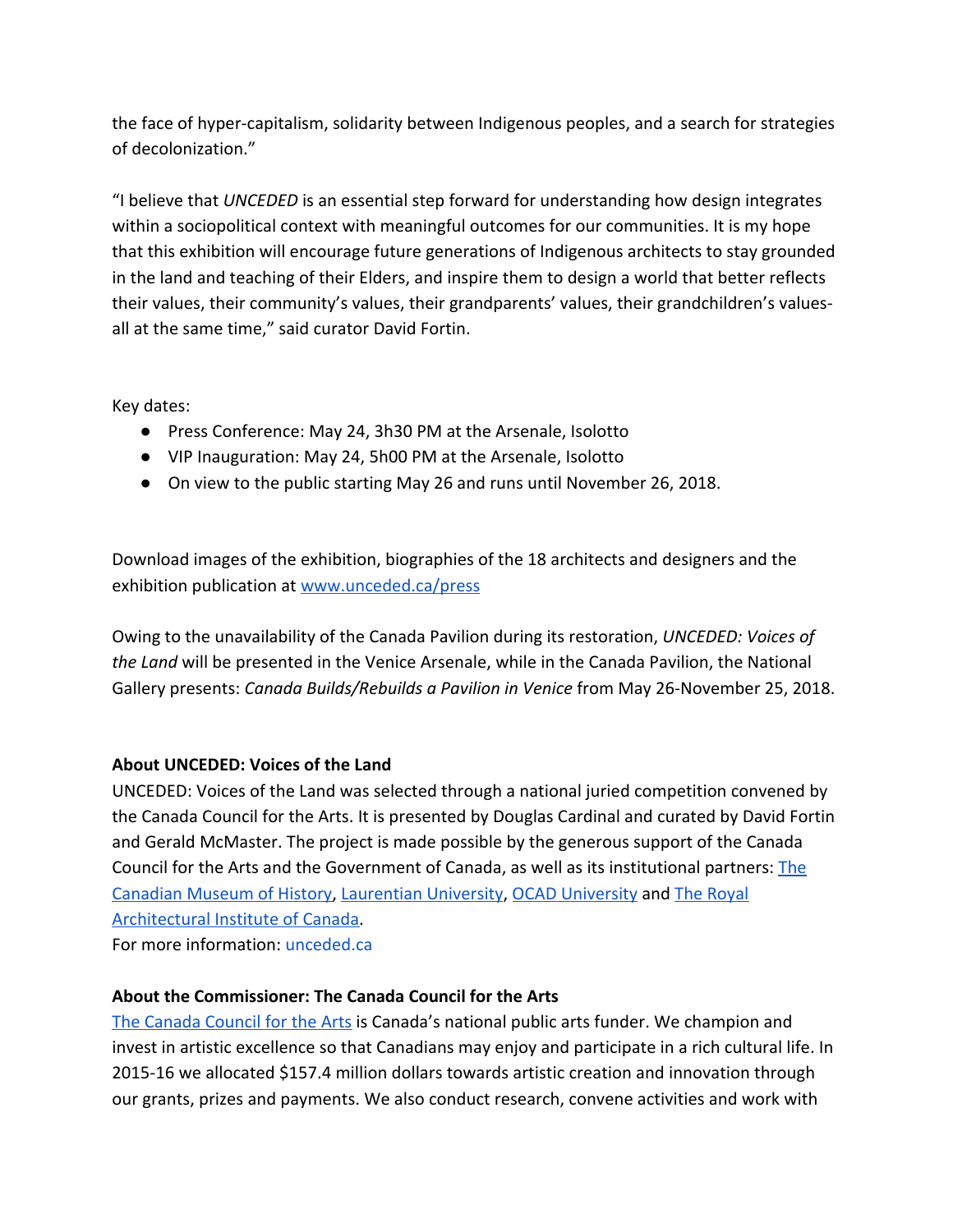partners to advance the sector and help embed the arts more deeply in communities across the country. We are responsible for the [Canadian Commission for UNESCO](http://en.ccunesco.ca/) which promotes the values and programs of UNESCO to contribute to a more peaceful, equitable and sustainable future for Canadians. [The Canada Council Art Bank](https://artbank.ca/) operates art rental programs and helps further public engagement with contemporary arts.

We have proudly supported Canada's representation at the Venice Biennale for many years, but this year we have doubled our investment to \$500,000. This increased financial support is part of our strategic commitment to enhance the international profile of Canadian art and artists.

-30-

Media Contacts

Canada Council for the Arts Ashley Tardif-Bennett 343-998-2625 |33-7-88-74-81-97 Ashley.Tardif-Bennett@canadacouncil.ca

To book interviews with the members of the UNCEDED team: NATIONAL Public Relations Amélie Forcier 514-843-2307 or 514-799-7011 aforcier@national.ca

UNCEDED: Voices of the Land Poet Farrell +1 416-821-2707 poetfarrell@sympatico.ca

Adrienne Fainman: a.fainman@djcarchitect.com

For press queries and assistance from May 26th to November 25: